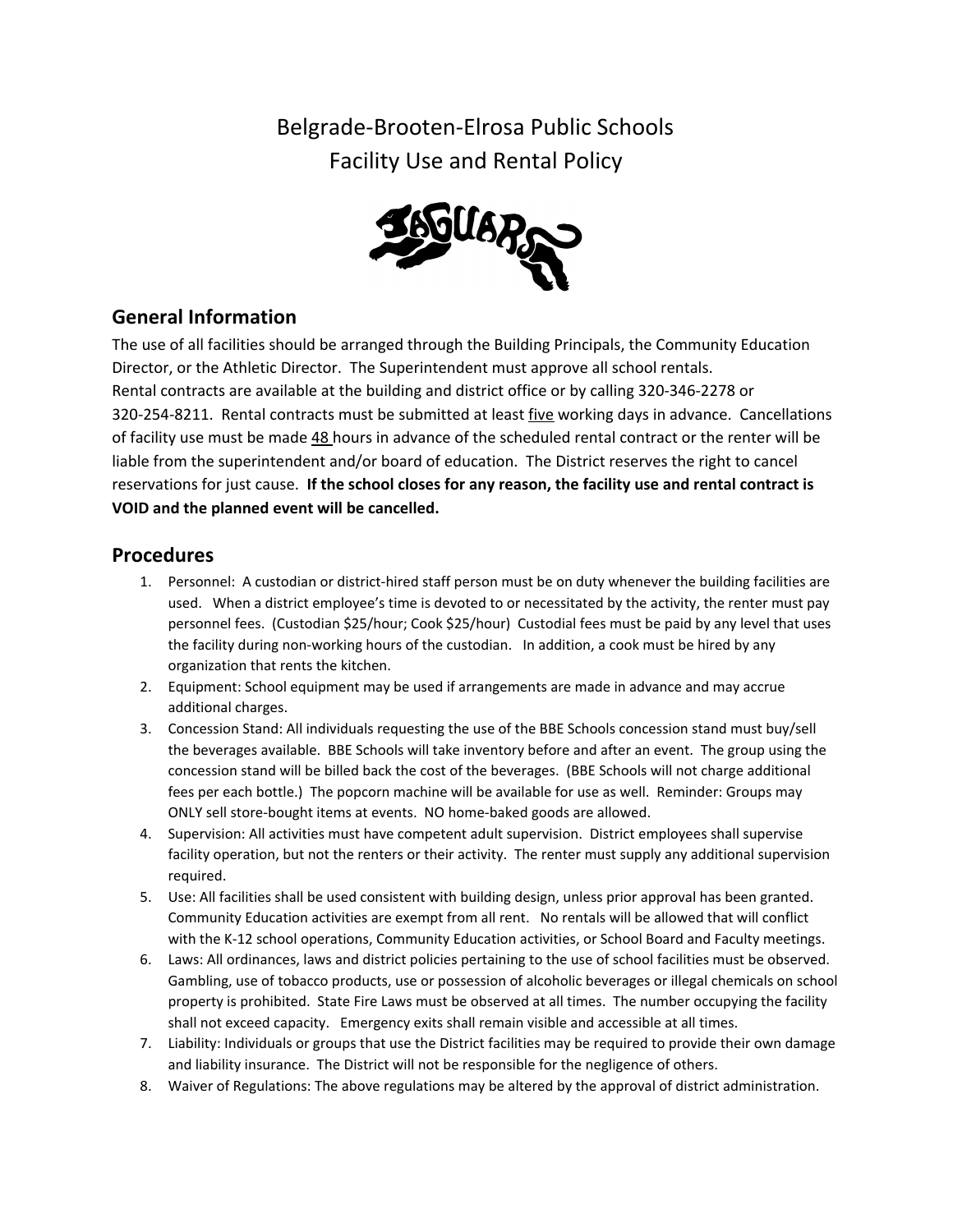Belgrade-Brooten-Elrosa Schools Rental of School Facilities Contract



| Name of Organization: Name of Organization           |                                                 | Date of Request: $\frac{1}{\sqrt{2}}$     |  |
|------------------------------------------------------|-------------------------------------------------|-------------------------------------------|--|
| Billing Address:                                     |                                                 |                                           |  |
| Street                                               | City                                            | Zip Code                                  |  |
| <b>Contact Person:</b>                               | Phone:                                          |                                           |  |
| Level I (First Priority)                             | <b>Level II (Second Priority)</b>               | Level III (Third Priority)                |  |
| -School organization and<br>school related functions | -Civic organizations<br><b>STERN CONTRACTOR</b> | -Commercial and business<br>organizations |  |

-Non-profit community groups

-Individual community

members in the district

-Local tax supported agencies

serving district residents

-Local non-profit youth

agencies serving district

-Fundraising event for any of

youth

the above

organizations

-Individual community members outside of the district

-For-profit community groups

 **Check One** √ **Space Used Level I Level II Level III** Gym | Free | \$15.00/hr | \$25.00/hr Auxiliary Gym  $\vert$  Free  $\vert$  \$15.00/hr  $\vert$  \$25.00/hr  $Commons/Theta$  | Free  $\frac{1}{5}$ .00/hr  $\frac{1}{5}$ .00/hr Lunchroom Free  $\frac{1}{5}$ .00/hr  $\frac{1}{2}$ .000/hr  $\text{Classroom}$  | Free | \$5.00/hr | \$10.00/hr Media Center  $\vert$  Free  $\vert$  \$10.00/hr  $\vert$  \$20.00/hr Sports Fields Free Free \$20.00/hr

\*Fees for space not listed above shall be at the discretion of the Administration.

\*Long-term rental rates will be negotiated on an individual basis.